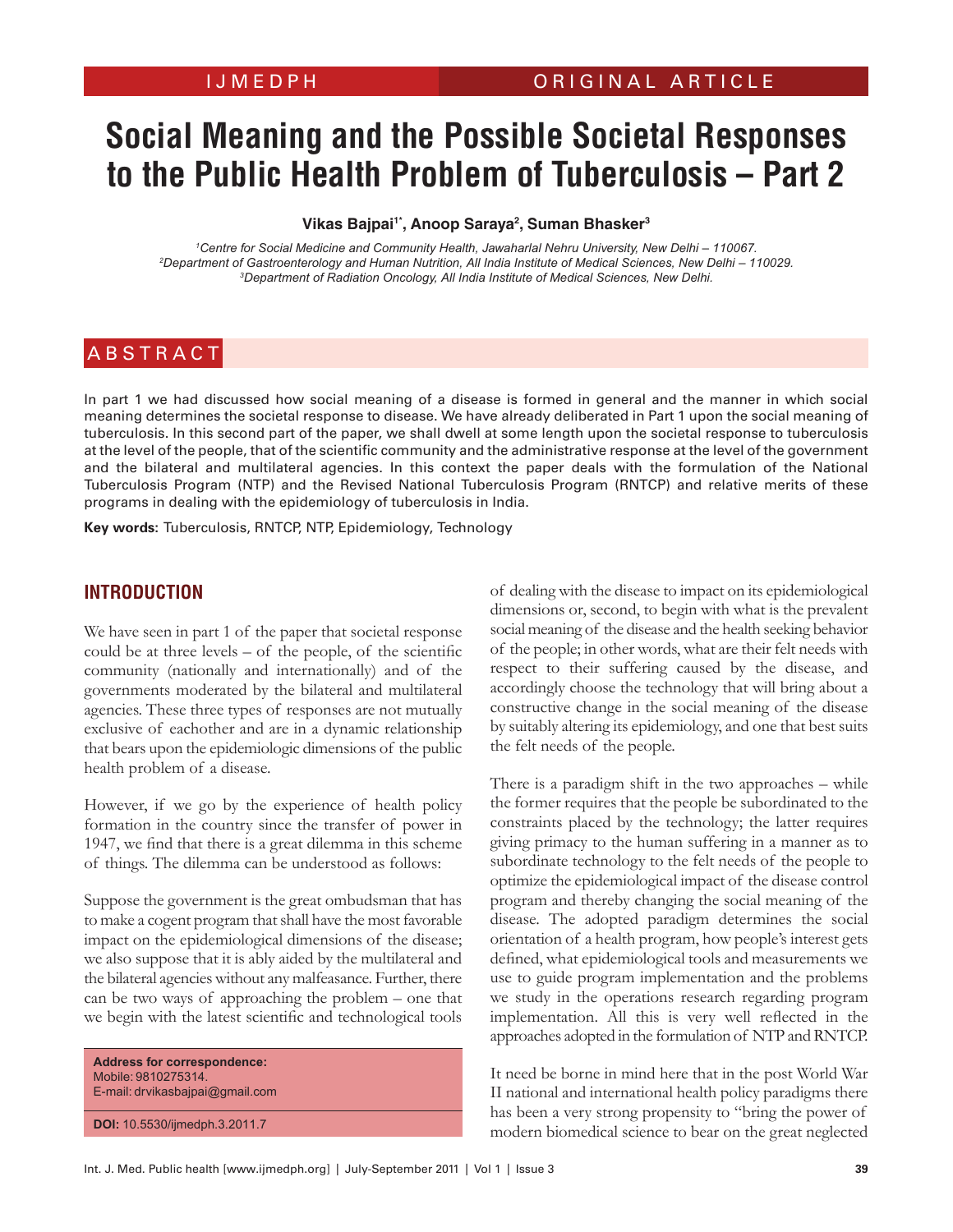diseases of mankind."1 The conventional thinking leading to this propensity has been that the overall socio-economic development for improvement in morbidity and mortality due to diseases will take a long time in the context of the developing countries, especially as they lacked the resources to adequately fund such development and hence the expediency of deploying technology driven offensives through vertical health programs against the major public health problems.<sup>2</sup> The dominance of this thinking in the multilateral and bilateral agencies ensured a considerable leverage in favor of technology as these were also the sources of financial and technical assistance for developing countries.<sup>1</sup> Since it was the industrialized West where all the technology came from, the predominance of technology ensured perpetual dependence of developing countries on the West.

Most of the health programs that have been adopted in the country since the transfer of power in 1947, have conformed to the second paradigm shown in figure 1; beginning with the massive family planning program, the malaria control and eradication programs, the immunization program, the small pox eradication program, the safe motherhood and child survival program or the IMNCI (Integrated Management of Neonatal and Childhood Infections), RNTCP, the Janani Suraksha Yojna and the latest polio eradication program. The National Tuberculosis Program is the only notable exception in this series; being a home grown program based on painstaking and diligently conducted clinical, social science and operations research wherein the medical technology was quite literally subordinated to serve the felt needs of the people without compromising on the epidemiological efficacy of the program.

In light of the foregoing discussion on the epidemiology and social meaning of tuberculosis and the different views of the possible societal response, we can discuss the specific features of the health seeking behavior/felt needs of the tuberculosis patients, the scientific response and the response of the government with the 'able' advise and aid of the multilateral and bilateral agencies. The development and implementation of NTP and RNTCP serve as the most suitable tools to understand these. Besides these two specific programs, some other socio-economic considerations that are pertinent to the societal response to tuberculosis shall also be discussed.

# **National tuberculosis program**

## **Health seeking behaviour/Felt needs of the people**

In designing of NTP, learning from the people was the motto. Rather than the policy planners handing down a predestined technology as the solution, an effort was made to investigate what people did in response to TB and thereby develop a program to deliver a suitable technology.

We have already noted that almost all the cases of TB were aware of their symptoms and as many as half sought the help of the peripheral health institutions for the alleviation of their symptoms. These findings had some very crucial programmatic implications for tuberculosis control; which were the following:<sup>3</sup>

• There was a felt need for treatment of their symptoms among at least 50% of the patients and it was very likely that in these patients the symptoms were advanced enough to render them as infective cases and hence an epidemiological priority. There was thus an overlap between epidemiological need and felt need.



**Figure 1:** The dilemma of the public health response to the epidemiological problem of a disease.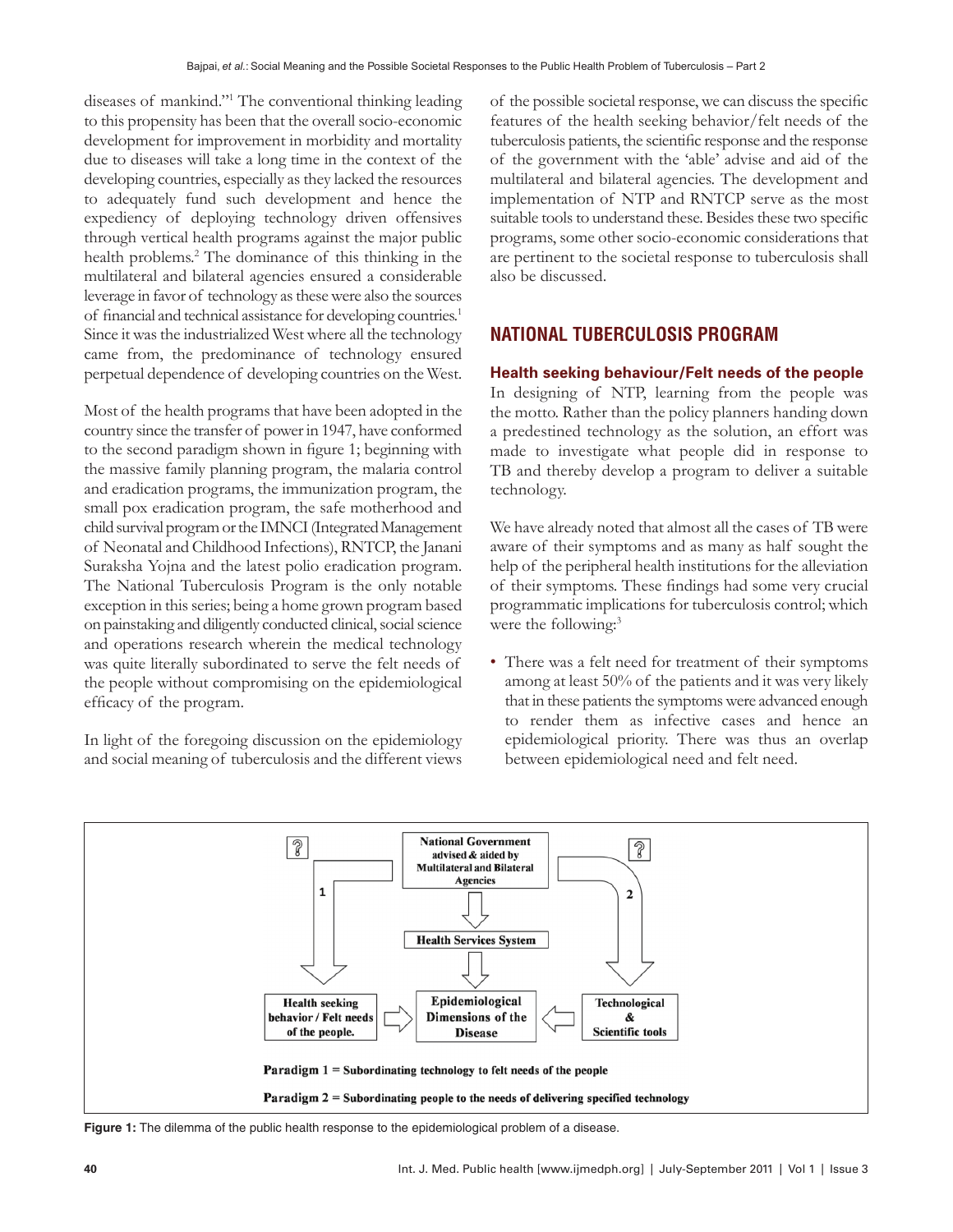- Given the present state of health services at that time the felt needs of the TB patients were not being fulfilled by the general health services.
- If the felt needs of the patients seeking treatment could be met effectively then it was possible that those who were worried of their symptoms could be motivated to seek treatment and encouraged by this behaviour of the patients and the responsiveness of the health services, the patients who were conscious of their symptoms could get worried or even seek treatment; meaning thereby that the program could achieve a wide coverage through setting this internal dynamics in motion,<sup>4</sup> without there being the need of 'motivational manipulation' for 'patient catching' and 'patient holding'.

The health seeking behaviour of the people taught the scientists at the NTI that instead of formulating a vertical control program based on a structure of specialized TB clinics and tuberculosis hospitals the need was to fully integrate the program with the general health services; which is where the people went for alleviation of their suffering and simultaneously to strengthen these facilities to meet the felt needs. Further, the data available with NTI justified such an approach to be much more cost effective than any mass campaign.5 We have already noted that the incidence of tuberculosis had been declining in the world even before specific public health measures had been taken and that such a possibility could not be ruled out for India as well.<sup>6</sup> Given these facts, a vertical mass campaign could have been nothing but sheer profligacy.

As opposed to the experience of vertical technology driven mass campaigns for control and eradication of malaria and the family planning program, which came at considerable cost to the development of the general health services, the wedding of NTP with the general health services meant that resources were spent on it only in proportion to which TB contributed to the overall suffering caused by disease and ill health. In fact demands had been made by the scientists associated with NTP, that the scope of the program should be expanded to provide for the care of chest symptomatic patients of other diseases of the lung and that the mandate of the different national and regional tuberculosis institutes in the country should be expanded to include treatment and research in other lung diseases.7

The sensitivity accorded to privileging people over the dominant techno-centric mindset of the times can be gauged from the fact that the sociologists at NTI rejected the conventional definition of a defaulter as one who did not take the full prescribed course of treatment.<sup>8</sup> Instead of such a "techno-centric, arbitrary and value-loaded" definition they proposed that a defaulter be considered as one "whose actions cause suffering to him/her or other members of the community over a time span."

We have already seen in the section on epidemiology of tuberculosis that there is a considerable variation in the case types of tuberculosis, with as many as a third of even sputum positive cases remitting spontaneously. Further, many studies have shown high cure rates even among the defaulters which indicates a possibility that perhaps the patient's decision to discontinue treatment upon relief of his suffering was right and that the policy of having longer courses of treatment by all cases of tuberculosis needs revision. There apparently is considerable need to do further research for identifying different types of TB cases requiring treatment for short, intermediate or longer terms.<sup>7</sup>

## **Response of the scientific community**

Firmly entrenching the NTP around the felt needs of the patients in the remotest corners presented a challenging task of subordinating technology to their needs. The foremost challenge here was of finding a way to diagnose tuberculosis cases in the remotest of areas using a technology that was 'Accessible, Available, Affordable and Acceptable.' These four 'A's that were to become the hallmark of the concept of 'primary health care' developed later, signified the subordination of technology to the needs of the people. Indeed, Halfdan Mahler, who was later to become the longest serving Director General of WHO and was the head of the international experts from WHO at the NTI involved in the formulation of NTP, himself declared at the silver jubilee celebrations of NTI that many of the principles developed in the course of formation of NTI directly fed into the Alma Ata declaration of 1978.<sup>9</sup>

Overdiagnosis of TB on x-ray diagnosis is a well recognized phenomenon.10 As chronic cough was the overwhelmingly dominant symptom present in the general population and almost all the TB cases were conscious of this symptom, it was deemed possible to diagnose TB cases by examining the sputum of the chronic cough cases visiting the general health services. Sputum microscopy was a technique that could easily be performed by peripheral health workers even in the remotest areas. Indeed the report of the 'In Depth Study on National Tuberculosis Program of India' by the ICORCI (Institute of Communication, Operations Research and Community Involvement) remarked – "that the general apprehension that microscopy of good quality is not possible in PHIs is without any foundation and should not come in the way of extending this service to as many PHIs as possible."<sup>11</sup>

In order to appreciate the significance of 'sputum microscopy' as an extraordinary achievement, one has to understand the general atmosphere obtaining in the milieu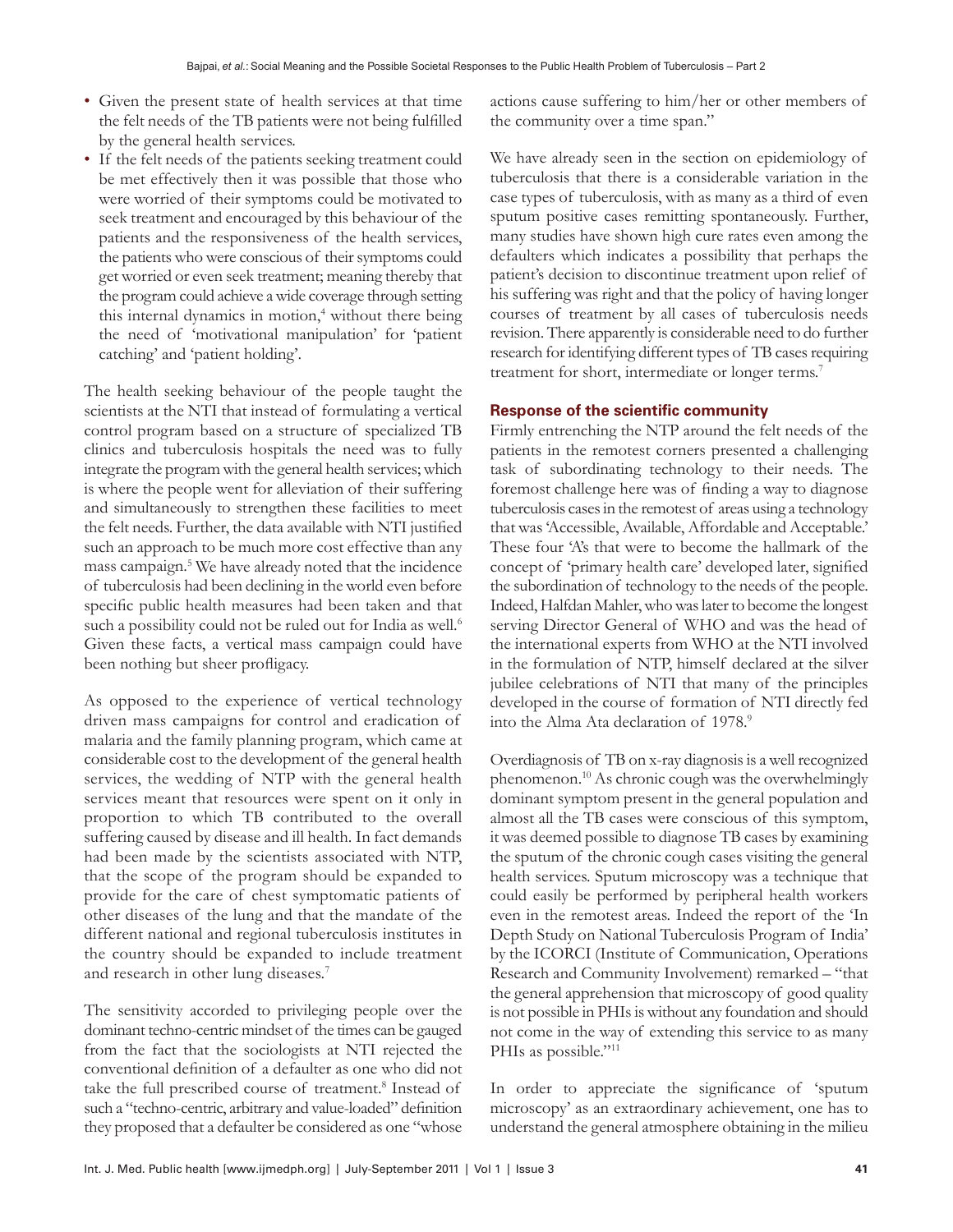of the late fifties and early 60s when  $x - ray$  radiography was among the most sophisticated technology. In those days "X Ray and BCG were kings" and "the horrible limitations of XRay were kept hidden by the X ray industry" with full backing of "the top experts."<sup>12</sup> The enduring scientific validity of sputum microscopy is attested to by the fact that it remains the primary method of diagnosis even in RNTCP.

NTP used treatment regimens that constituted cheaper, easily available drugs which could have a much wider coverage. Rifampicin which was introduced in 1967 was reserved for more difficult cases.

The response of the scientific community came in the form of many other landmark studies which fed into the formulation of NTP. The National Sample Survey for tuberculosis, 1955-58, conducted by the Indian Council of Medical Research (ICMR) provided the epidemiological dimensions of the public health problem of tuberculosis in India13 and facilitated more detailed epidemiological studies which helped define a case of tuberculosis.14,15 A study into the protective efficacy of BCG vaccine showed it had no protective effect in adults and led to the abandonment of BCG vaccination in adults across the world.3

Field epidemiological studies carried out the New Delhi Tuberculosis Centre and the Tuberculosis Chemotherapy Centre, Madras (rechristened as Tuberculosis Research Centre) conclusively demonstrated that the domiciliary treatment was as good as the sanatorium treatment. It also provided the organizational structure of domiciliary treatment and helped clear many of the social taboos associated with the disease.3,16

Operations research methodology was adopted in formulating the organizational structure of the program delivery, institutional support for training of personnel, monitoring and supervision etc and to come up with the best possible solution under the given conditions of epidemiology of the disease and limited resources.<sup>3</sup>

NTP presented an ideal example of interdisciplinary research in health program formulation with experts from fields like epidemiology, biostatistics, phthisiology, bacteriology, public health nursing and sociology being involved as equal members of the team.<sup>3</sup> Unlike the experience of most of the other health programs NTP presented the most positive picture of international cooperation in health sphere where in a team of scientists from WHO worked with their Indian counterparts as equals rather than in the manner of tutoring, as is usually the case.<sup>3</sup> Importantly, they were willing to learn from their Indian counterparts. These achievements of NTP

are attested to by the fact that NTP "won recognition from many foreign countries as a highly rational and applicable programme" and that NTI trained "trained over 1,000 TB workers from India and some other countries" in the first 6 years of its existence.17 That the public health concepts developed during the formulation of NTP should have directly fed into the making of the most important idea of international health in the  $20<sup>th</sup>$  century – 'Primary Health Care', is a fact that the country can justifiably be proud of.

## **Response of the government and international agencies**

To be fair to the political leadership and the government health machinery of the time at Centre and the concerned States, none of the above achievements of NTP could have been possible without their political, administrative and logistical support. NTI had received from the government "the political mandate to design a nationally applicable, socially acceptable and epidemiologically effective tuberculosis programme for India."18 Besides this the governments at the Centre and the States did establish an elaborate network of 'State TB Training and Demonstration Centers' and 'District Tuberculosis Centers (DTC)' in a relatively short period of time. A total of 446 districts had DTCs, while an additional 330 TB clinics were functioning in the major cities and towns of the country. These institutions served the function of training of medical and paramedical personnel, institutional, referral, technical and supervisory support to the peripheral health institutions.<sup>19</sup>

However, this initial support to NTP proved to be unsustainable during the subsequent course of the program as could have been expected due to the general neglect of the health services in India. NTP was designed to sink or sail with the general health services – a laudable public health objective in itself. Major responsibility for this neglect lies with the political leadership in the country which never prioritized the health needs of the people as compared to expenditure on say defense, or allowing huge sums of public money to be siphoned off in so many scams which by now have become only an expected norm in India. Secondly, the generalist bureaucracy in the health set-up that has neither the understanding of the principles underlying public health programs, nor is accountable to anyone for their actions due to possible transfers from one ministry to another,<sup>20</sup> also contributed to lop sided health planning.

The government itself constituted an in depth study of the NTP from an independent body – ICORCI (Institute for Communications, Operations Research and Community Participation). ICORCI submitted its report in 1988 with 86 detailed recommendations for improving the functioning of the NTP in the country. It said categorically that – "It has been repeatedly brought to the attention of the Expert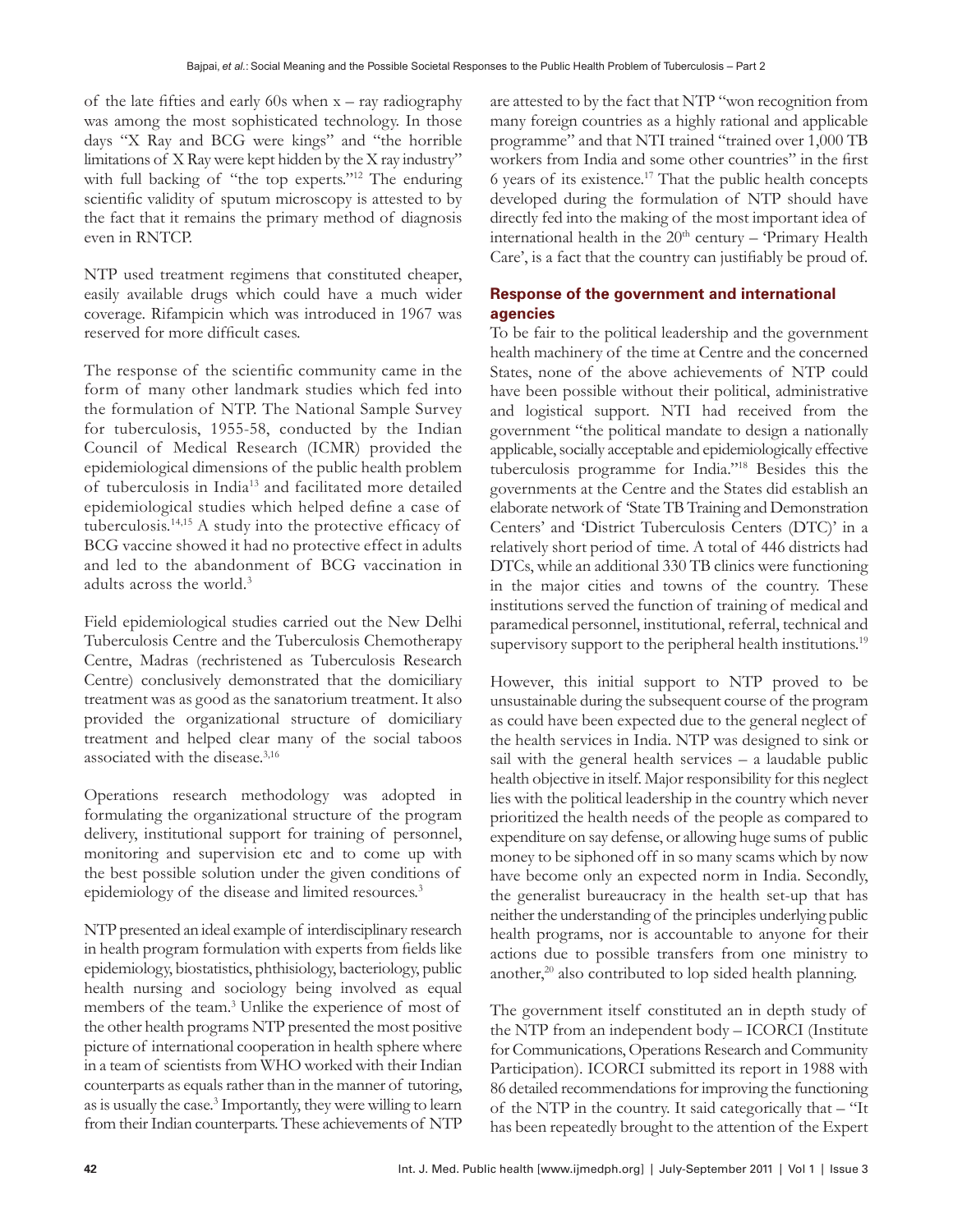Team that NTP has been given a low priority. This has also been confirmed by the analysis of information collected."<sup>21</sup> The government did not act on even one of these recommendations.

Such profound nihilism on part of the government led to the degeneration of Institutes of such national importance as the NTI. Not resting on its laurels, when in 1970 NTI sought permission from the government to conduct operations research into improving the functioning of the general health services and to evolve NTP implementation for taking care of the 90% of the chest symptomatic who were not tuberculous and were being left uncared for by the program; "pat came the snub that NTI should confine its activities to the field of tuberculosis only",7 notwithstanding the fact that if chest symptomatic patients were not cared for it would directly affect case detection in NTP which relied on the felt need of the symptomatic patients who came seeking relief from their suffering to the general health services.

The progressive decline in the number of research projects taken up and completed and published papers from NTI (table 1) over the years of the implementation of NTP speaks the story better than words.<sup>21</sup> The research publications seem to have picked up only with the coming of World Bank funding associated with RNTCP.<sup>22</sup> As a matter of fact the ICORCI report notes that "the absence of more recent studies which provide back-up for training has resulted in embarrassing situations for NTI during training courses and seminars."23

The situation so created left the NTP like an orphan child of uncaring parents, leaving the space wide open for the Western agencies and their experts to dictate the new counters of the TB program. The 1992 review of NTP conducted by the Government of India with the *able*  guidance of SIDA and WHO adopted a victim blaming

approach towards  $NTI<sup>24</sup>$  and ended up throwing the baby out with the bath water. The fact that despite the all round neglect of the program there had been cure rates of 83%,<sup>25</sup>  $90\%^{26}$  and  $96\%^{27}$  in those who completed treatment satisfactorily without any supervision and consistently above 70% even in the defaulters;28,29,30,31,32 were conveniently ignored; as was also ignored the fact that despite such a poor performance of NTP there had been no proportionately rapid increase in the incidence and prevalence of tuberculosis in the country.33,34

There was restlessness among the health planners in the country to implement a TB program with a renewed vigor, not because the TB patients in this country had been allowed to suffer for too long, but because TB resurfaced where it was least expected; in the industrialized West and the poor of the developing countries became a potential source of the more dreaded forms of the disease.

# **Revised national tuberculosis control program (RNTCP)**

The RNTCP was first implemented in India in 1993 in the form of a pilot project and was gradually extended throughout the country in different phases. It is claimed that the entire country was covered by RNTCP as on March 2006.

Before we progress further, the meaning of the mandate given to NTI i.e. to devise a program that is 'nationally applicable', 'socially acceptable' and 'epidemiologically effective' is worth emphasizing here. For a country of the size of India the meaning of these terms derives from the fact that there is considerable variation in the epidemiological factors, in cultural acceptability of a given health intervention and hence its uniform applicability in the different parts of the country. The same also holds true for the different countries of the world.

| Period       | <b>Number of studies</b> |           | No of papers from studies |                  |                    |
|--------------|--------------------------|-----------|---------------------------|------------------|--------------------|
|              | <b>Initiated</b>         | Completed | <b>Published</b>          | For internal use | Total no of papers |
| 1960-64      | 66                       | 58        | 30                        | 24               | 48                 |
| 1965-69      | 32                       | 25        | 16                        | 6                | 55                 |
| 1970-74      | 19                       | 15        | 13                        |                  | 58                 |
| 1975-79      | 23                       | 10        | 4                         |                  | 81                 |
| 1980-84      | 15                       | 14        | 13                        |                  | 50                 |
| 1985-88      | 17                       | 2         |                           | 0                | 18                 |
| <b>Total</b> | 172                      | 124       | 77                        | 31               | 310                |
| 1989-93      |                          |           |                           |                  | 55                 |
| 1994-98      |                          |           |                           |                  | 39                 |
| 1999         |                          |           |                           |                  | 8                  |

**Table 1: Research studies conducted and papers published by NTI during 1960-88 and total papers published from 1989 to 1999**

Source: ICORCI report on NTP for figures upto 1988 and NTI website for figures from 1989 to 1999.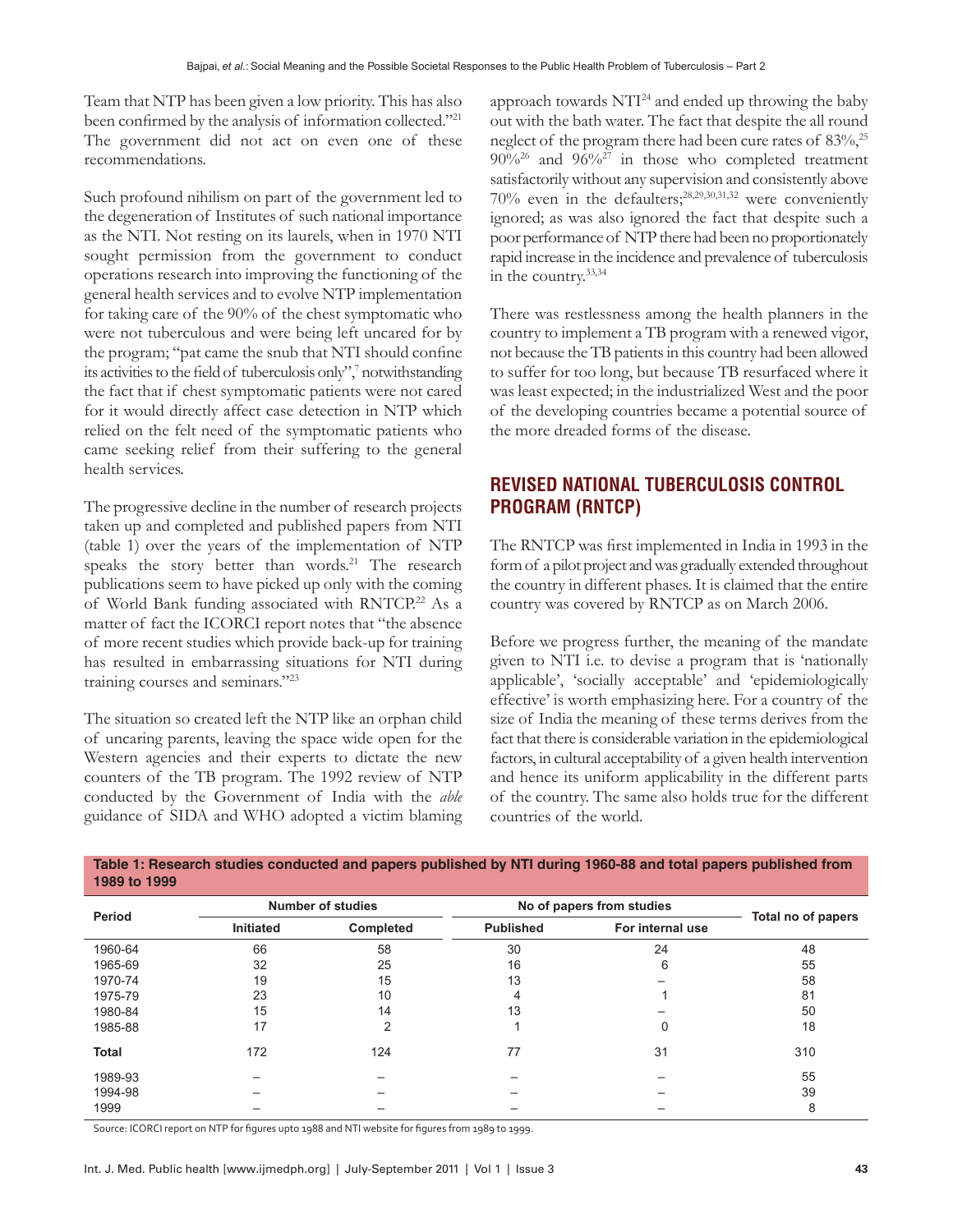A necessary condition imposed by these circumstances is that in order to be successful a health program has to be context specific such that it has maximum epidemiological impact on the morbidity and mortality due to disease. There can be no one size fits all strategy. However, such a program can come about only if it is human suffering that is at the core of the planning process.

We have already seen that resurgence of tuberculosis in the New York City created considerable panic there. At its peak there were 3,800 cases in the city in 1992. The authorities responded by expanding the directly observed therapy. The response to take care of 3,800 patients cost more than dollar 1 billion, with immeasurable human cost.35 Even though it was a home grown epidemic due to totally indigenous societal conditions, the repercussions of it were to be global as the poverty stricken billions in the developing countries became the prime suspects as the source of TB, especially multidrug resistant type in conjunction with HIV/AIDS.

The resurgence in West put TB firmly on the international health agenda. WHO declared TB a global emergency in 1993. A new joint global strategy was evolved by the WHO and IUATLD (international union against TB and lung diseases). The strategy was initially called 'Framework for Effective Tuberculosis Control'36 and by 1995 it was branded as DOTS. Researchers have conclusively shown that DOTS was massive 'branding' and 'marketing' exercise undertaken by WHO, World Bank and other multilateral and bilateral agencies at the behest of the industrialized nations of the West. So much then, for the epidemiological and cultural specificity of DOTS.

These opening remarks about RNTCP are to bring home the point that rather than build upon the experience obtained over the years from the implementation of NTP by undertaking fresh research to plug in the gaps that had been identified, and make treatment more specific to the requirements of individual patients, our policy planners chose to implement a totally foreign inspired program. Indian tuberculosis workers were forced into the role of being foster parents to a TB control program with which they identified little.

## **Standing pillars of DOTS strategy**

The two standing pillars of DOTS strategy are:<sup>37</sup>

- **1.** "Emphasis on the cure of infectious and seriously ill patients of tuberculosis, through administration of supervised short course chemotherapy, to achieve a cure rate of at least 85%."
- **2.** "Augmentation of case finding activities to detect 70% of estimated cases" among the chest symptomatic patients presenting themselves in the treatment facilities.

On face of it these are very laudable objectives built around the concept of felt needs of the people. The point however is, who is to fulfill these felt needs. As per the program, the above mentioned rates are meant for patients visiting public health care facilities. However, a considerable majority of TB patients continue to seek care from private health set-ups.38,39 In states with better performing public health services, nearly 50% of TB patients seek care from public health services.<sup>40</sup> Hence, unless a mechanism can be built to feed in data regarding patients diagnosed and treated by private health care providers, even the achievement of these targets in public health care will give a feeling of false reassurance at best.

Neither TB patients nor does TB care stand in isolation from the general movement in the health care scenario in the country. As of date in India more than 80% of health care is in private sector, $41$  the position of public health care has been considerably weakened in general. As someone has remarked, it is "poor service for poor people". India's private health care is least regulated, which means it is very difficult to either monitor treatment or to assimilate data of TB patients treated in private sector.

To add to the woos, the structural adjustment reforms in health sector have widened inequities in access and geographical distribution of health care services.42 User charges have become universally applicable feature of health policy in India under the reforms.<sup>43</sup> All these are features that work to the detriment of the poor who constitute a overwhelming majority of the TB patients. Besides TB they are more likely to have other co-morbidities. The aforementioned then become factors that have very important and grave implications for the successful implementation of RNTCP.

NTP propagated the concept of 'felt need' by strongly wedding it to the improvement of general health services. Compared to the 1960s, the public health services are a lot less privileged today; hence, whatever may be the lip service paid to the integration of RNTCP with the general health services, the overall condition is not conducive to enable the desired treatment for a poor TB patient. Under the conditions claims of having achieved 85% cure rate and 70% case detection rate become circumspect.

An added cause of worry is the target oriented approach of RNTCP. Targets imply that they are to be met and in such a high voltage program as RNTCP which has the World Bank, the WHO and the powerful nations of the West vying for it, there can be a considerable pressure on the health workers to meet these targets anyhow. The program itself becomes blind to investigating the possible programmatic reasons in case the targets are not achieved, for the ingrained conviction is that the 'programme per se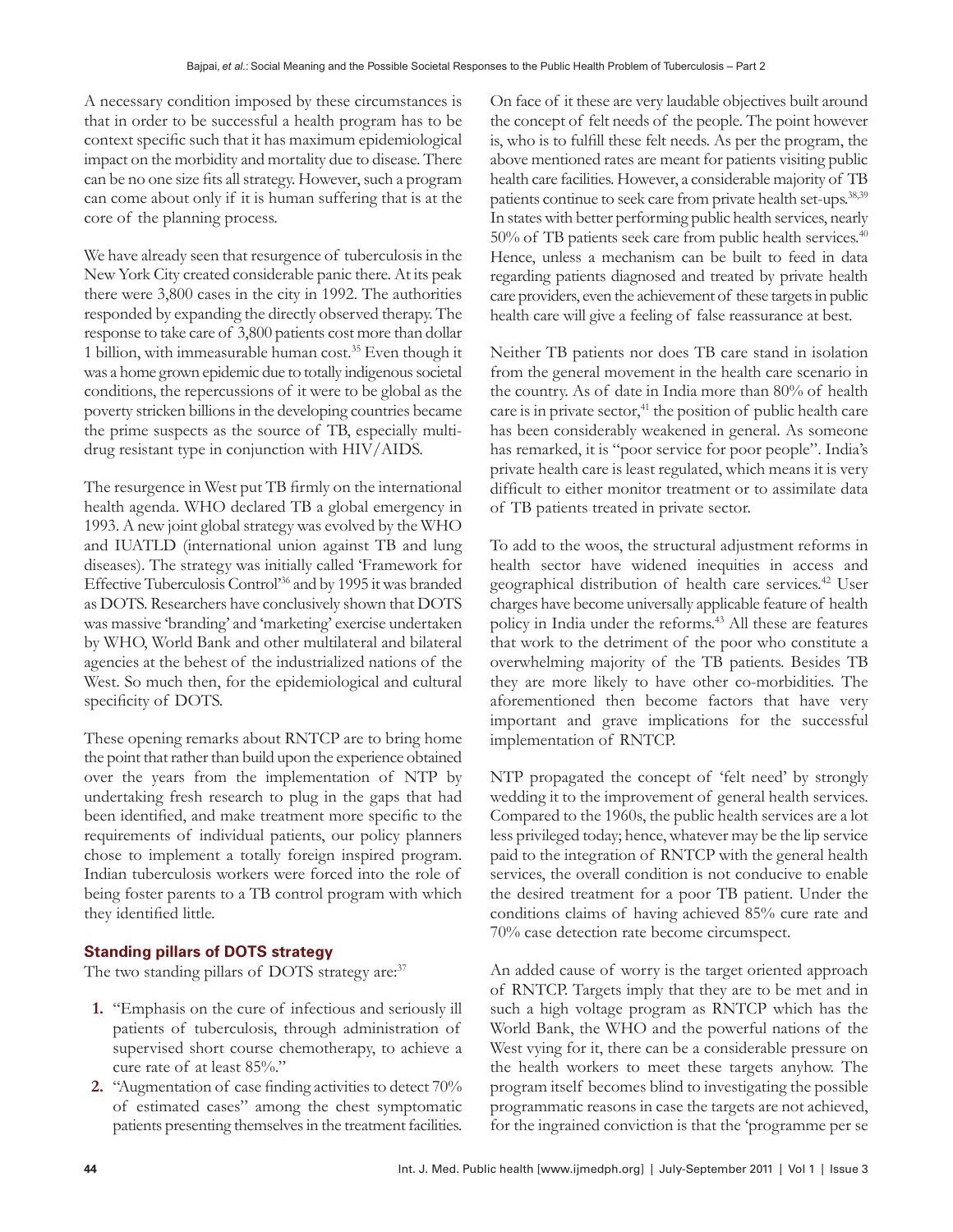is infallible.' There are reports of patients not being taken on to treatment in the program for non-medical reasons. The exclusions have been as high as  $58\%$ .<sup>44</sup> The joint programme review of 2003 also observed that a significant number of patients diagnosed at the government health facilities are not registered and offered RNTCP regimens; though unfortunately the exact figures were not mentioned.<sup>45</sup> Such practices are downright unethical. Little wonder then that it has been remarked - "the structure of the programme does not allow inculcation of an ethics of caring"46 It is instructive to bear in mind that those denied treatment are likely to be the ones in need of treatment the most.

#### **Some issues regarding treatment of cases**

The treatment regimens under NTP had kept important and potent drug like Rifampicin reserved for relapse or resistant cases.47 Under RNTCP however, Rifampicin in combination with other drugs has been made the standard bearer of treatment. Besides increasing the cost of treatment in the initial period, this practice has taken away an important reserve for treating relapse and resistant cases. Unfortunately when the system itself promotes liberal use of drugs in this manner without discretion, the private practitioners are only bound to go two steps ahead. The indiscriminate use of second line drugs in private is very well known. Since the second line therapy is still very costly, the use of Rifampicin as first line drug means that, once resistance develops to it, the poor patients with resistant infection shall have no recourse left in private care.

By prescribing one standard regimen for a standard time period to all patients of a category (there are three categories of patients under RNTCP, category I, II and III depending upon whether it is a new case, or a relapse or multi drug resistant case) RNTCP indulges in considerable overtreatment of patients by being oblivious to the differences in the requirements of different patients. This result not only in considerable waste of resources, but also side-effects of treatment to the patient and may not portend well for treatment compliance on a longer term basis.

#### Treatment outcomes

Table 2 below presents the success, death, failure and default rates among the new smear positive cases over the years.<sup>48</sup>

It appears from table 2 that RNTCP has been a fairly successful program from the very early stages of its implementation in the country which seems rather incredible given the dilapidated condition of public health care, especially in the rural areas. National Rural Health Mission came about only in 2005, and in this too the focus has almost exclusively been on 'institutional deliveries'. RNTCP has created a peculiar category of 'success rate', even though the 'cure rates' and 'failure rates' have been time tested monitoring criterion for

#### **Table 2: Treatment outcomes in new smear-positive patients under RNTCP**

| Year | New smear-positive |              |                |                |  |  |
|------|--------------------|--------------|----------------|----------------|--|--|
|      | <b>Success</b>     | <b>Death</b> | <b>Failure</b> | <b>Default</b> |  |  |
| 1999 | 82%                | 5%           | 3%             | 9%             |  |  |
| 2000 | 84%                | 4%           | 3%             | 8%             |  |  |
| 2001 | 85%                | 5%           | 3%             | 7%             |  |  |
| 2002 | 87%                | 4%           | 3%             | 6%             |  |  |
| 2003 | 86%                | 5%           | 2%             | 6%             |  |  |
| 2004 | 86%                | 4%           | 2%             | 7%             |  |  |
| 2005 | 86%                | 5%           | 2%             | 7%             |  |  |
| 2006 | 86%                | 5%           | 2%             | 6%             |  |  |
| 2007 | 87%                | 5%           | 2%             | 6%             |  |  |
| 2008 | 87%                | 4%           | 2%             | 6%             |  |  |

Source: RNTCP status report 2010, TBC India.

TB. Whatever may be its other advantage, the term 'success rate' (cure rate + successful completion of treatment) does help in creating an illusion of better performance.<sup>7</sup> If the programme is indeed being implemented so successfully then the 'success rates' should have risen further; it is somewhat strange that the success rate have platued rather close to the program target of 85% success rate..

Performance of RNTCP between 4<sup>th</sup> quarter 2008 and 3<sup>rd</sup> quarter 2009 shows that none of the states or union territories, with the exception of Lakshadweep (100%), Mizoram (91%) and Nagaland (90%) (which are too tiny to make any impact in the overall figures), have achieved cure rates exceeding 87%. In comparison to this we have seen earlier that under NTP without any supervision some of the series reported cure rates in the range of 72% to 96%, despite the program's low priority and without there being any unethical exclusion of patients.<sup>7</sup>

Routine figures generated through the program are actually not a very reliable indicator of its performance. These need to be confirmed by conducting special studies to collect longitudinal data on cure or relapse among different categories of patients. Such studies in the case of RNTCP are few and far between. In the first such study for RNTCP a cohort of 271 patients in Bangalore city were followed for two and a half years. The success rate recorded was 67.9% and as many as 24.7% defaulted. Treatment failure and deaths were 5.2% and 2.2% respectively.49 This certainly does not establish the superiority of DOTS over the Short Course Regimens of NTP.

#### **Agenda for research under RNTCP**

The purpose and the meaning of research is that it should have a wide vision before it as opposed to tubular one and should be guided by the epidemiological dimensions of the public health problem. For research to be fruitful the results should be placed for full public scrutiny and debate. Deriving from the results of the debate the policy makers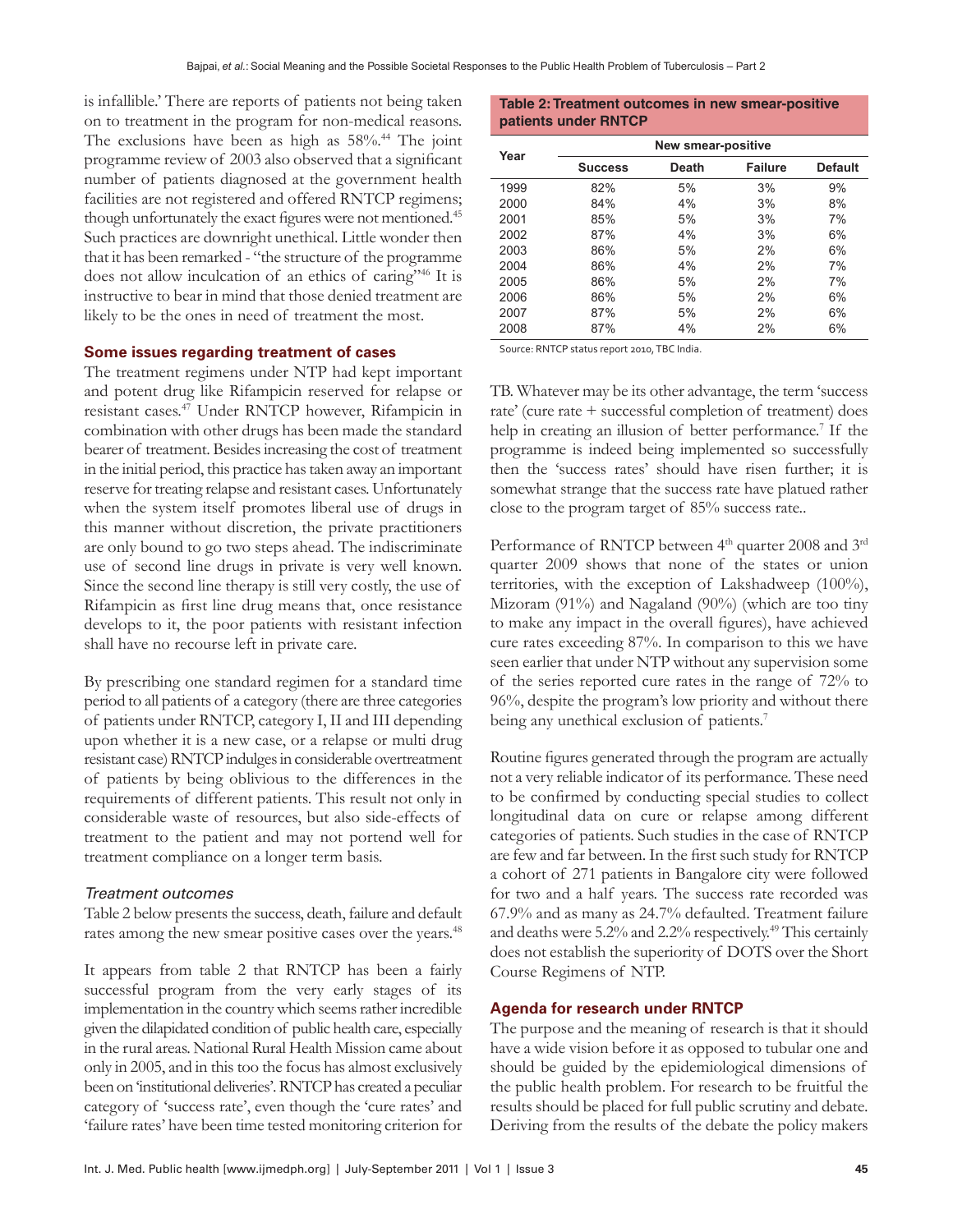should be prepared to revise the present policy. But this is impossible to do if the purpose of research is to validate given results and strategies. With surcharged battle cry being – 'DOTS is the answer', little research could have been entertained on topics that would make the very 'answer' questionable.

We have already outlined some of the most pertinent issues for research that were thrown up by NTP. These were issues fundamental to the very epidemiology of TB; but most unfortunately there is little attempt to address these issues under RNTCP for the program is blind to these.

## **CONCLUSON**

The foregoing discussion should make this amply clear that our advocacy of NTP with the necessary inputs and research to improve its functioning is not a matter of obstinate sentimentalism. There are very sound scientific reasons for it rooted in the sociological understanding of the disease and the features of epidemiology that emanate from it. Indigenously developed programs that are based on the local social, epidemiological and political context lead the country on to the path of self reliant development contrary to the impact of the foreign inspired programs. Who could have had any objections if RNTCP were to be developed by removing the shortcomings of NTP through proper research into questions thrown up by the implementation of NTP?

Even more than fifteen years after having been launched in the country RNTCP remains crucially dependent on foreign aid. RNTCP status report 2010 shows that in every part of the country the program is being implemented with the help of loans or aid from the World Bank and the Global Fund for AIDS, Tuberculosis and Malaria and USAID. No aid or loan is without conditions which threaten the country's sovereignty.

We can also see from sections of this paper that a clear conceptualization of the social meaning of the disease and the dilemmas involved in deciding the path to be adopted in policy formulation is very crucial in determining the public health response to the disease. However, for a policy establishment dominated by generalist administrators and physicians seeped in the biomedical understanding of disease, these aspects are vague theoretical constructs at best. They do not entertain any dilemma; the clear direction is to act as the imperialist masters dictate.

These are aspects about which the public health personnel, the medical fraternity and the people at large need to be repeatedly made aware of for the weight of the public opinion to have a bearing on the political leadership and the 'obstinate' policy establishment.

## **ACKNOWLEDGEMENT**

Authors would like to acknowledge the concepts taught in the 'Communicable Diseases' course taken by Prof. Ritu Priya at the Centre for Social Medicine and Community Health, Jawaharlal Nehru University. These concepts directly fed into the writing of this manuscript.

# **REFERENCES**

- 1. Walsh J A and Warren K S. Selective primary health care: an interim strategy for disease control in developing countries. N. Engl. J. Med, 1979; 301:967-74.
- 2. Rllkin S B and Wall G, eds. Special issue: selective or comprehensive health care? (Whole issue.), Sot: Sci. Med., 1988; 26 (9):101 p.
- 3. Banerji D. A Social Science Approach To Strengthening India's National Tuberculosis Programme, Ind. J. Tub. 1993, 40: p 61-82.
- 4. Banerji, D. and Andersen, S. A Sociological Study of the Awareness of Symptoms Suggestive of Pul- monary Tuberculosis, Bulletin of World Health Or- ganization, 1963, 29 (5), 665.
- 5. Sikand, B.K. and Raj Narain. Known and Un- known Cases of Pulmonary Tuberculosis in a Population, Indian Journal of Tuberculosis, 1957, 5 (3).
- 6. Gothi, G.D. Five year incidence of Tuberculosis and crude Mortality in relation to non-specific tuberculosis sensitivity. Indian Journal of Tuberculosis, 1976; 23:58.
- 7. Nair, S.S. (Retd Director (Evaluation), Ministry of Health and Family Welfare, Government of India.) Some important facts that need attention for success of RNTCP. Not intended for publication, Bangalore, India, 2006. Available from http://openmed.nic.in/1352/, on 19<sup>th</sup> Oct 2010.
- 8. Banerji D. Effect of Treatment Default on Result of Treatment in a Routine Practice in India, Proceedings of the XXth International Tuberculosis Conference, Paris, International Union Against Tuberculosis, 1970.
- 9. Mahler, H. Address in National Tuberculosis Institute, Proceedings of Silver Jubilee Celebrations, N.T.I. Bangalore, 1985, 82.
- 10. Raj Narain, S. S. Nair, K. Naganna et. al. Problems in Defining a "Case" of Pulmonary Tuberculosis in Prevalence Surveys. Bull. Wid Hith Org., 1968; 39:701-729.
- 11. In Depth Study on National Tuberculosis Programme of India. Institute of Communication, Operations Research and Community Involvement, Koramangala, Bangalore, November 1988, p 114-115.
- 12. Personal communication from Dr D Banerji, one of the pioneers of the NTP and the Chief Sociologist at NTI at that time, Personal communication received through electronic mail on 14<sup>th</sup> October 2010.
- 13. Indian Council of Medical Research. Tuberculosis in India: A Sample Survey, 1955-58. Indian Council of Medical Research, New Delhi.
- 14. Raj Narain, Geser A., Jambunath M. V. and Subramanian M. Some aspects of a Tuberculosis Prevalence Survey in a south Indian District, Bulletin of W.H.O. 1963; 29:641.
- 15. Raj Narain. Some aspects of the interpretation of the tuberculin test. Journal of Indian Medical Association, 1968; 50 (10). pp. 449-456.
- 16. Nagpaul D R: Role of the National Tuberculosis Institute (NTI) in Fight Against Tuberculosis. Souvenir of 2<sup>nd</sup> Mysore State TB and Chest Diseases Workers' Conference, 1967, Mangalore, 107.
- 17. Nagpaul D R: Role of the National Tuberculosis Institute (NTI) in Fight Against Tuberculosis. Souvenir of 2<sup>nd</sup> Mysore State TB and Chest Diseases Workers' Conference, 1967, Mangalore, 107.
- 18. National Tuberculosis Institute. Proceedings of Silver Jubilee Celebrations, NTI Bangalore, 1985.
- 19. Revised National Tuberculosis Control Program (RNTCP): DOTS Strategy including DOTS plus. In National Health Programs of India: National